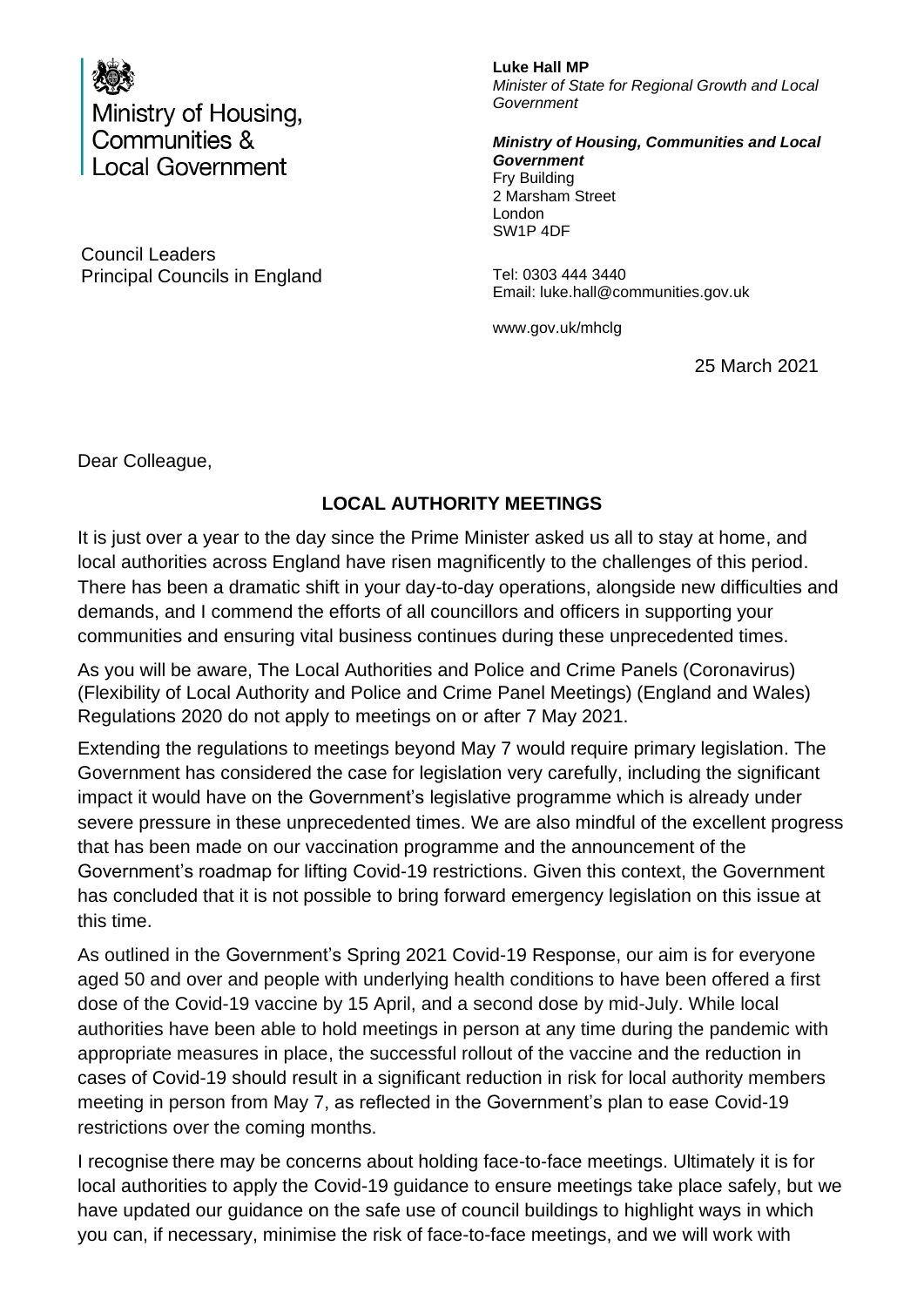sector representative bodies to ensure that local authorities understand the guidance and are aware of the full range of options available to them.

You can find the updated guidance here: [www.gov.uk/government/publications/covid-19](http://www.gov.uk/government/publications/covid-19-guidance-for-the-safe-use-of-council-buildings/covid-19-guidance-for-the-safe-use-of-council-buildings) [guidance-for-the-safe-use-of-council-buildings/covid-19-guidance-for-the-safe-use-of-council](http://www.gov.uk/government/publications/covid-19-guidance-for-the-safe-use-of-council-buildings/covid-19-guidance-for-the-safe-use-of-council-buildings)[buildings.](http://www.gov.uk/government/publications/covid-19-guidance-for-the-safe-use-of-council-buildings/covid-19-guidance-for-the-safe-use-of-council-buildings)

These options would include use of your existing powers to delegate decision making to key individuals such as the Head of Paid Service, as these could be used these to minimise the number of meetings you need to hold if deemed necessary. Additionally, some of you will be able to rely on single member decision making without the need for cabinet meetings if your constitution allows.

While I appreciate that a greater number of authorities will be subject to elections this year due to the postponement of the 2020 elections, those councils who are not subject to elections could also consider conducting their annual meetings prior to 7 May, and therefore do so remotely while the express provision in current regulations apply. As you will know, councils who are subject to elections are statutorily required to hold their annual meeting within 21 days of the elections. The Government's roadmap proposes that organised indoor meetings (e.g. performances, conferences) are permitted from 17 May, subject to Covid secure guidelines and capacity rules. On this basis, councils should consider the extent to which their annual meetings (and any other meetings) can operate on the same basis as other local institutions in their area, taking into account their individual circumstances and requirements.

If your council is concerned about holding physical meetings you may want to consider resuming these after 17 May, at which point it is anticipated that a much greater range of indoor activity can resume in line with the Roadmap, such as allowing up to 1,000 people to attend performances or sporting events in indoor venues, or up to half-capacity (whichever is lower).

Finally, while you do have a legal obligation to ensure that the members of the public can access most of your meetings, I would encourage you to continue to provide remote access to minimise the need for the public to attend meetings physically until at least 21 June, at which point it is anticipated that all restrictions on indoor gatherings will have been lifted in line with the Roadmap. However, it is for individual local authorities to satisfy themselves that they have met the requirements for public access.

I am grateful for the efforts that local authorities have made to allow remote meetings in their area and recognise that there has been a considerable investment of time, training and technology to enable these meetings to take place, and I am aware that some authorities, though by no means all, have made calls for the Government to make express provision for remote meetings beyond the scope of the pandemic. I am today launching a call for evidence on the use of current arrangements and to gather views on the question of whether there should be permanent arrangements and if so, for which meetings. There are many issues to consider and opinions on the detailed questions vary considerably. This will establish a clearer evidence base of opinion and enable all the areas to be considered before further decisions are made. The Government will consider all responses carefully before deciding to how to proceed on this issue.